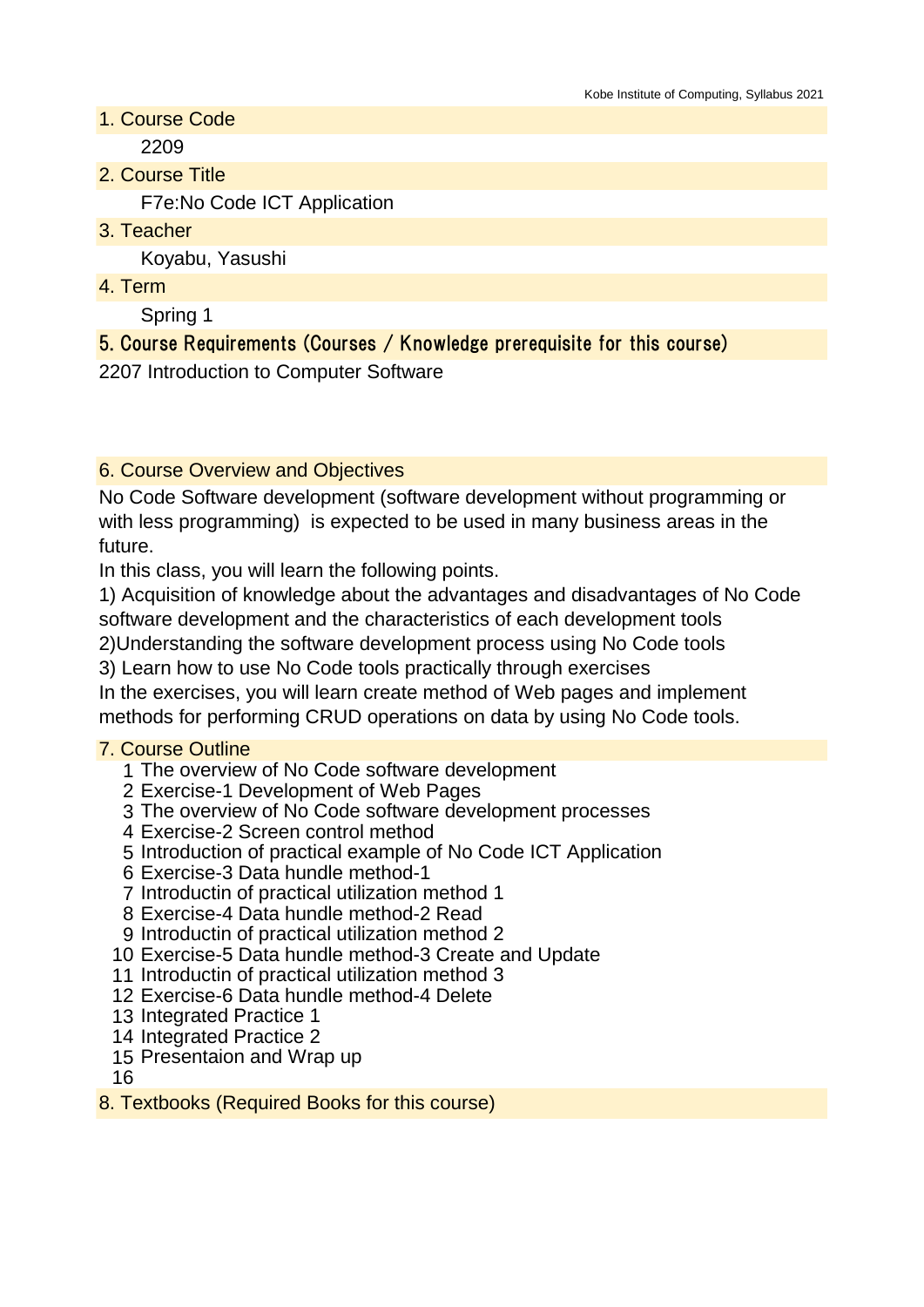#### 10. Course Goals (Attainment Targets)

- (1) Explain what is No Code software development
- (2) Identify suitable application software for No Code development
- (3) Understand and explain the features of No Code development tools
- (4) Plan the development process to utilize the No Code development tools
- (5) Software development can be done by using No Code development tools
- (6)
- (7)
- (8)

11. Correspondence relationship between Educational goals and Course goals

| Educational goals of the school | <b>Course Goals</b>                                                          |                            |               |
|---------------------------------|------------------------------------------------------------------------------|----------------------------|---------------|
| High level ICT                  | <b>Basic academic skills</b>                                                 | 1),(2)                     |               |
| skills                          | Specialized knowledge and literacy                                           | (3),(4),(5)                |               |
| Human skill<br>(Tankyu skill)   | Ability to continually improve own strengths                                 |                            |               |
|                                 | Ability to discover and Problem setting<br>resolve the problem<br>in society |                            |               |
|                                 |                                                                              | <b>Hypothesis planning</b> |               |
|                                 |                                                                              | <b>Hypothesis testing</b>  |               |
|                                 |                                                                              | <b>Practice</b>            |               |
|                                 | Fundamental                                                                  | Ability to step forward    |               |
|                                 | Competencies for                                                             | Ability to think through   |               |
|                                 | <b>Working Persons</b>                                                       | Ability to work in a team  | $(4)$ , $(5)$ |
| <b>Professional ethics</b>      |                                                                              |                            |               |

### 12. Evaluation

| <b>Goals</b>                   | Evaluation method & point allocation                                                                                                                        |      |                |    |                                  |       |
|--------------------------------|-------------------------------------------------------------------------------------------------------------------------------------------------------------|------|----------------|----|----------------------------------|-------|
|                                | Examination                                                                                                                                                 | Quiz | <b>Reports</b> |    | <b>Presentation Deliverables</b> | Other |
| 1                              |                                                                                                                                                             |      |                |    |                                  |       |
|                                |                                                                                                                                                             |      |                |    |                                  |       |
| 3                              |                                                                                                                                                             |      |                |    |                                  |       |
| 4                              |                                                                                                                                                             |      |                |    |                                  |       |
| 5                              |                                                                                                                                                             |      |                |    |                                  |       |
| 6                              |                                                                                                                                                             |      |                |    |                                  |       |
|                                |                                                                                                                                                             |      |                |    |                                  |       |
| ΄8                             |                                                                                                                                                             |      |                |    |                                  |       |
| Allocation                     |                                                                                                                                                             | 20   | 30             | 10 | 40                               |       |
| <b>13. Evaluation Criteria</b> |                                                                                                                                                             |      |                |    |                                  |       |
| Examination                    |                                                                                                                                                             |      |                |    |                                  |       |
| Quiz                           | Evaluate the level of understanding and application of the content<br>implemented in each class.<br>This is an open book exam, so no knowledge is required. |      |                |    |                                  |       |
| Reports                        | Evaluate that you can logically argue the consideration from your<br>own point of view regarding the content of the knowledge explained<br>in each class.   |      |                |    |                                  |       |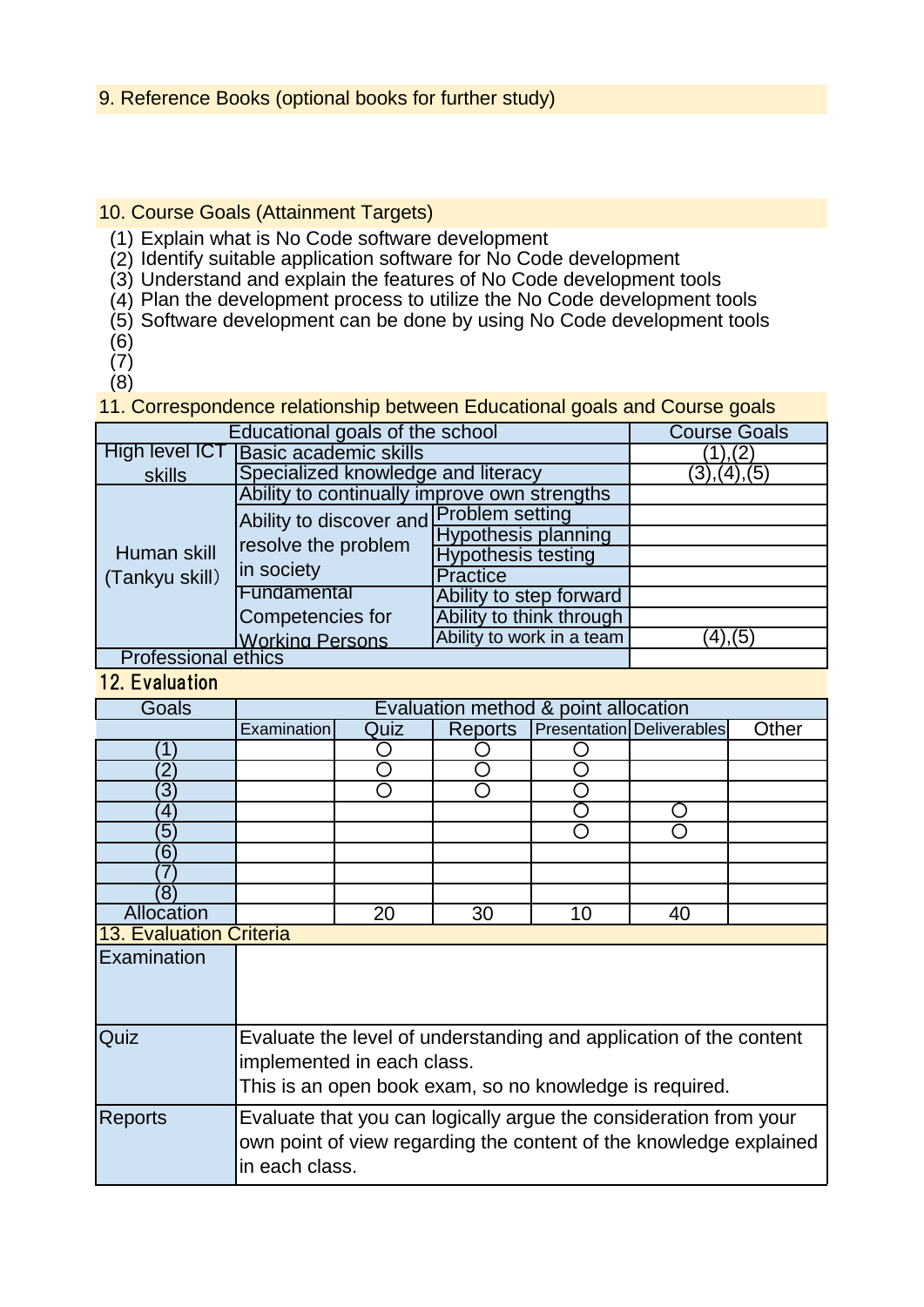|                                                                  | Presentation                                                                                                            | Evaluate the specificity of the explanation of ingenuity regarding the<br>process of carrying out the exercise                            |  |  |  |  |
|------------------------------------------------------------------|-------------------------------------------------------------------------------------------------------------------------|-------------------------------------------------------------------------------------------------------------------------------------------|--|--|--|--|
|                                                                  | <b>Deliverables</b>                                                                                                     | Completeness of documents and software set as tasks in each<br>exercise<br>It is even better if you have your own ingenuity for the tasks |  |  |  |  |
| Other                                                            |                                                                                                                         |                                                                                                                                           |  |  |  |  |
| <b>14. Active Learning</b>                                       |                                                                                                                         |                                                                                                                                           |  |  |  |  |
| Hourly percentage of active learning within the whole class time |                                                                                                                         |                                                                                                                                           |  |  |  |  |
|                                                                  | All the time<br>Active learning such as problem solving assignment using the<br>knowledge and skills acquired in class. |                                                                                                                                           |  |  |  |  |
|                                                                  | All the time<br>2 Active learning such as group works and discussions.                                                  |                                                                                                                                           |  |  |  |  |
|                                                                  | Sometimes<br>3 Outcome presentations and feedbacks.                                                                     |                                                                                                                                           |  |  |  |  |
|                                                                  | Not at all<br>4 Students actively make decisions on how the class should be<br>conducted.                               |                                                                                                                                           |  |  |  |  |

#### 15. Notes

Necessary to make bliefly preparation before taking the class (Will be informed for the participants in advance)

#### 16. Course plan

(Notice) This plan is tentative and might be changed at the time of delivery

Lessen 1: The overview of No Code software development

Lecture/Discussion 90 min

What is No Code software development? The meaning of No Code software development The mechanism of No Code software development tools Discussions : What point do you concider when you use No Code tools?

Lessen 2: Exercise-1 Development of Web Pages

Lecture/Exercise 90 min

Basic knowledge of No Code development tools operation Exercise : Making of Web pages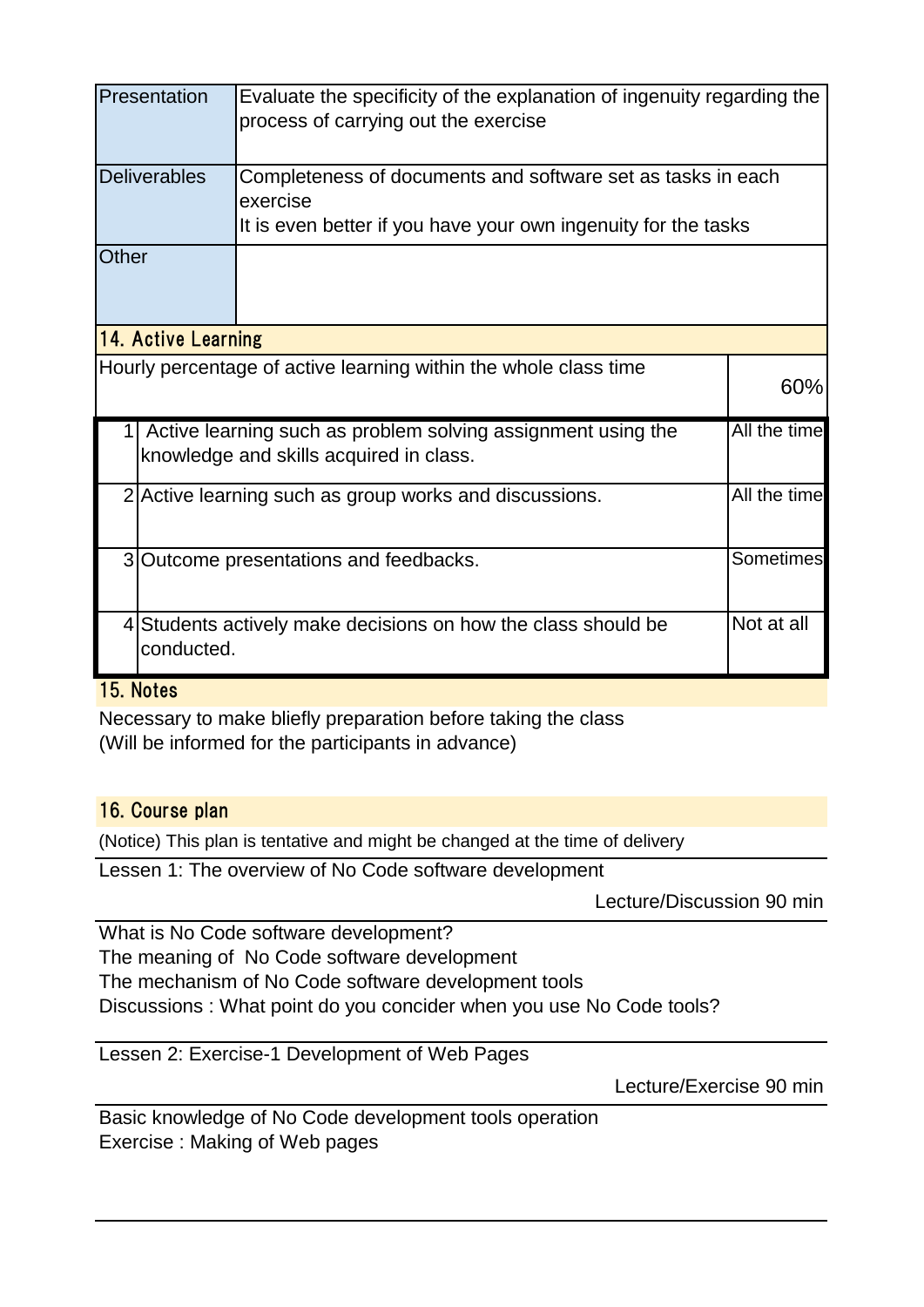Lecture/Discussion 90 min Lessen 3: The overview of No Code software development processes

Essential knowledge of software development by No Code tools Introduction of popular development tools Discussions : What point do you consider when you choose No Code tools?

Lessen 4: Exercise-2 Screen control method Lecture/Exercise 90 min

Understanding of screen control methods by using No Code tooIs Implementation of sample program

Lecture/Discussion 90 min Lessen 5: Introduction of practical example of No Code ICT Application

Introduction of actual software example using in real business field Discussion : Effective use of No Code tool from case studies

Lessen 6: Exercise-3 Data hundle method-1 Lecture/Exercise 90 min

Understanding of data hundle method by using No Code tooIs Implementation of sample program

Lessen 7: Introductin of practical utilization method 1

Lecture/Exercise 90 min

Basic software design for integrated practice assuming the use of No Code tools

Lessen 8:Exercise-4 Data hundle method-2 Read

Lecture/Exercise 90 min

Understanding of data hundle("Read & View") method by using No Code tooIs Implementation of sample program